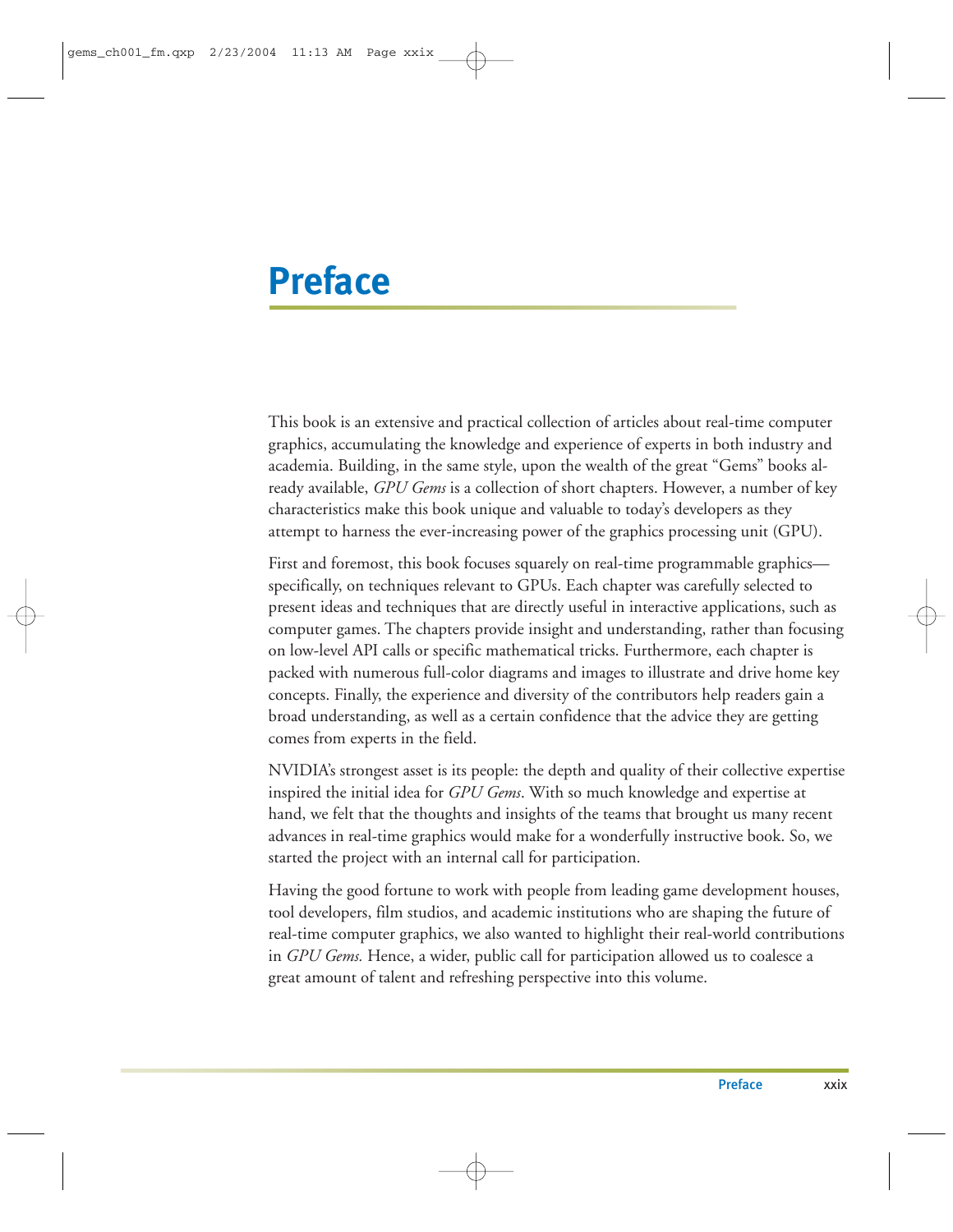Whether you're creating new effects, architecting a graphics engine, or squeezing out the last bits of performance, we hope that this book provides valuable guidance and saves you from some of the challenges the authors faced on their own projects. All of us who worked on *GPU Gems* hope that it will help you to adopt new ideas and take your projects to the next level of graphical realism.

## Our Intended Audience

This book provides intermediate and advanced readers with useful information that will help them in their projects. Focusing beyond the fundamentals of high-level shading, *GPU Gems* looks at how to take existing projects further by removing the mystery behind complex effects and advanced GPU programming. With the rapid evolution of real-time shading languages, the collection of algorithms available to real-time graphics developers is larger than ever. By compiling and distributing the information in this book, our goal is to make high-quality, high-performance graphics more accessible to a wider audience that includes game developers, technical directors, professors, and students.

## Trying the Examples

Many of the chapters in this book include code samples to make their subject matter more concrete. The authors used whichever shading language they wanted, so the code samples ended up in DirectX 9's High-Level Shader Language (HLSL) or Cg, which were the only two high-level shading languages widely in use during this project. Almost everything that is presented can be applied to either language, as well as to languages that came later, such as the OpenGL Shading Language. The code samples are available on the CD that accompanies this book, along with standalone examples wherever possible. This makes it easy for you to integrate or experiment with the various examples. Updated sample code, as well as additional supplementary materials, is available at the book's Web site: **http://developer.nvidia.com/GPUGems/**.

## Acknowledgments

A project the size of *GPU Gems* cannot succeed without the efforts of many people. First, I would like to thank the contributors, without whom this book would not exist. It has been my privilege to work with such an experienced and capable group of people. But part of the challenge when working with a group of this caliber is that everyone is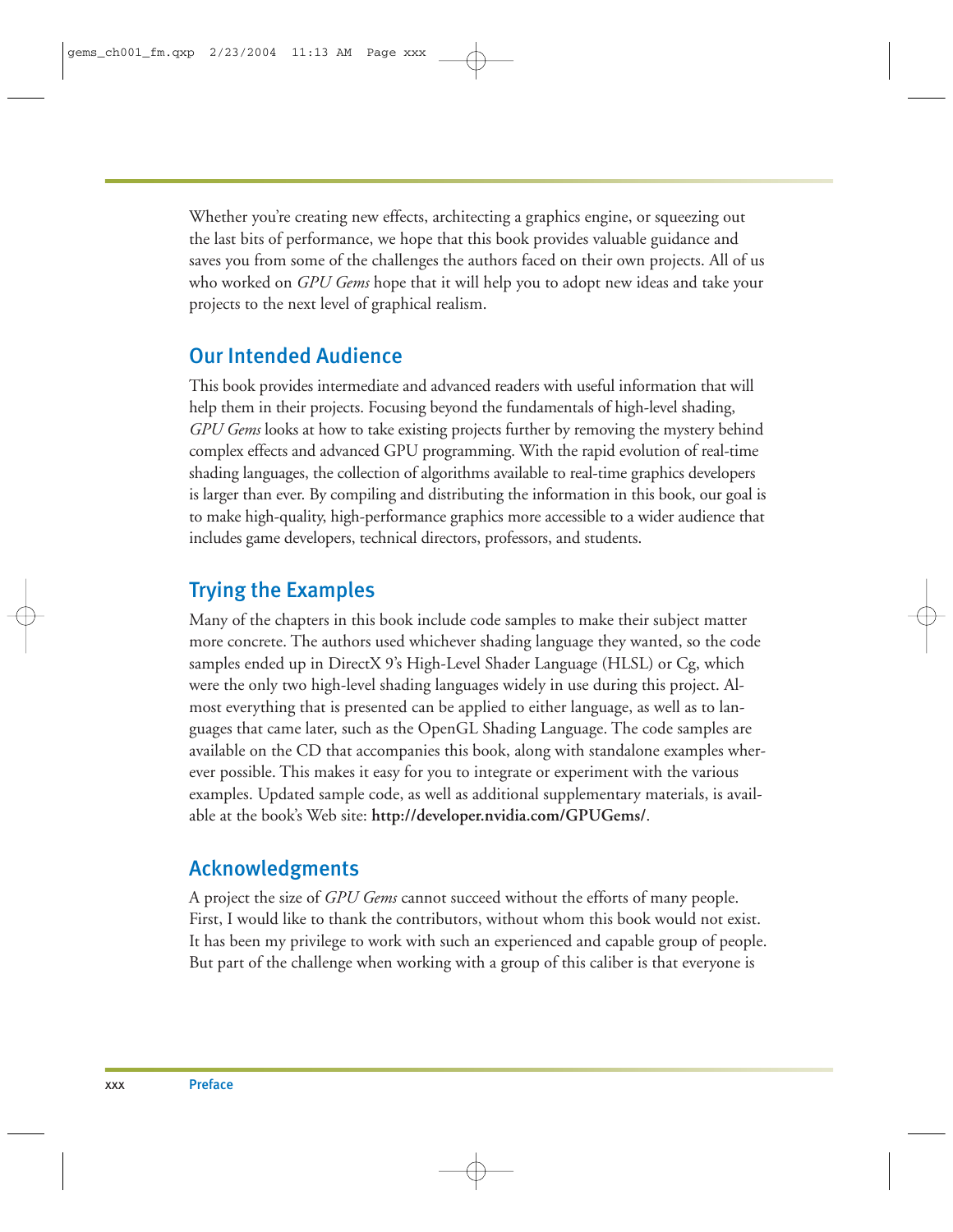also exceptionally busy. I am grateful to them for taking the time to work on the project, and for putting in the effort to produce superlative results. Thanks also go to their respective organizations for allowing them to participate in *GPU Gems*. Our appreciation also goes to those who responded to our call for participation and presented worthy proposals for consideration.

The section editors—Kevin Bjorke, Cem Cebenoyan, Sim Dietrich, Simon Green, Juan Guardado, and John Spitzer—contributed enormously by iterating with the authors, helping to shape the manuscript, and tracking down articles to keep them on schedule. I'm grateful to all of them for volunteering to assist with this project. Chris Seitz was also instrumental in the success of this project, taking care of legal issues, reviewing chapters, and always being ready to take a few moments to discuss project concerns with me.

Each chapter underwent an extensive review process, involving comments from peer reviewers, editors, and external reviewers. The contributors and section editors did a wonderful job critiquing and helping to improve the book's content. In particular, I'd like to thank Matt Pharr (who spent weekends above and beyond the call of duty to help review several chapters—in addition to writing three!) and Kevin Bjorke (who was a section editor in addition to writing and contributing to several chapters). Larry Gritz, Eric Haines, and Matthias Wloka were kind enough to serve as critical external reviewers and provided a wealth of insightful comments. Thanks also to our anonymous external reviewers, who did well to tackle the massive amount of material they were given.

Caroline Lie, Spender Yuen, Dana Chan, and Melvin Chong provided their expertise to create the book's cover, template, and diagrams. I would particularly like to thank Spender for his patience as we worked through the more than 100 diagrams in the book (in addition to over 200 screenshots). Catherine Kilkenny, Debra Valentine, and Teresa Saffaie helped improve and clarify the writing. David Kirk lent his insight to produce the book's foreword.

Christopher Keane did a fantastic job of pulling the manuscript through copyediting and composition. Many thanks go to Jacquelyn Doucette, John Fuller, Bernard Gaffney, Curt Johnson, Heather Mullane, and the other folks at Addison-Wesley for their help in this project from start to finish. In particular, Peter Gordon's encouragement and deadlines helped us keep the book on schedule.

From architecting GPUs to helping developers create exciting new content, there are innumerable steps that take place at NVIDIA before the knowledge contained in this